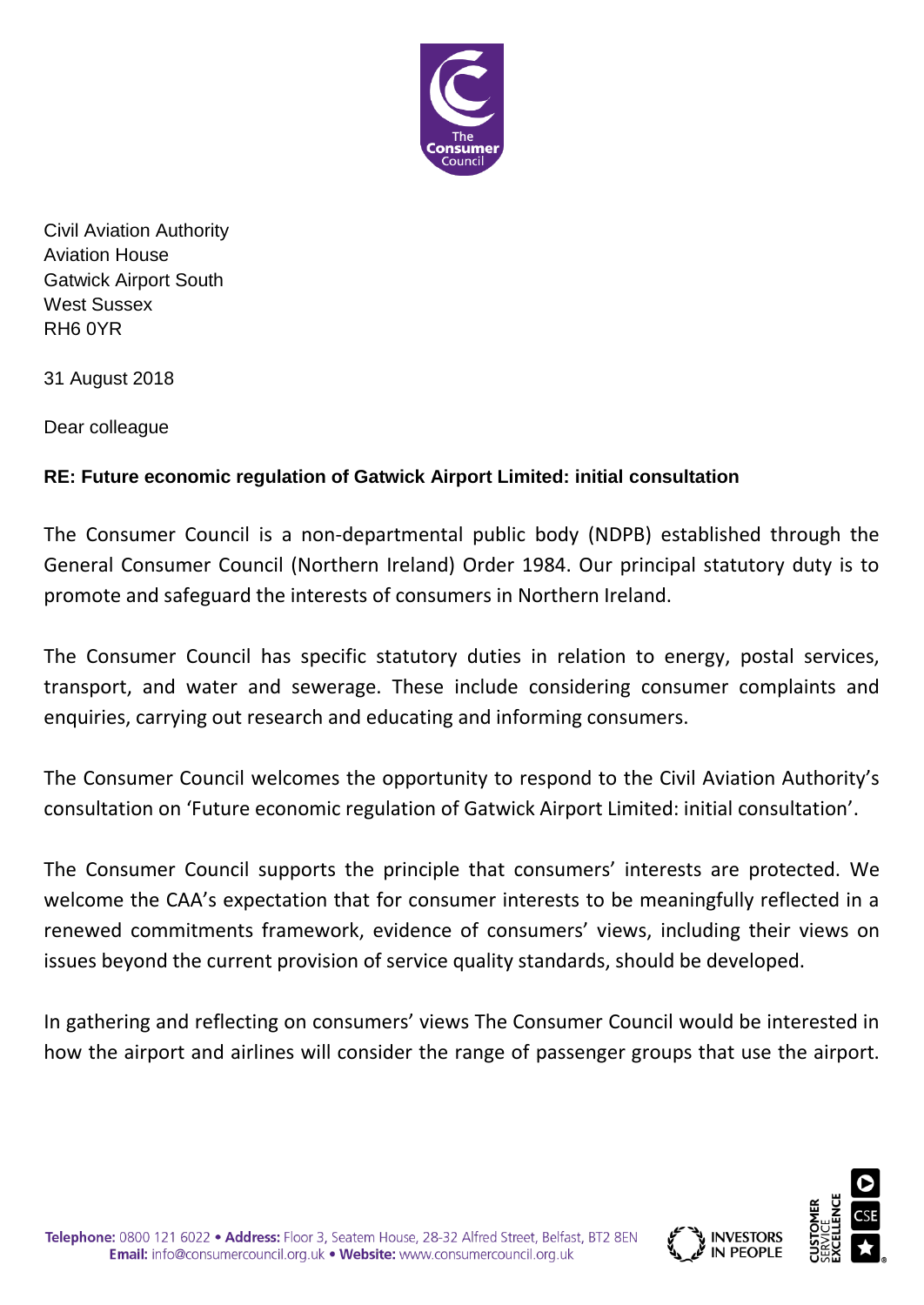For example, in 2018 there were over  $900,000<sup>1</sup>$  passenger journeys between Belfast International Airport and Gatwick Airport. We would like to know how Northern Ireland passengers' views will be captured and used as part of the regulatory process.

In Northern Ireland, the Consumer Council is the designated complaint handling body for Regulation (EC) No. 1107/2006. We handle complaints relating to a Northern Ireland airport or a flight departing from a Northern Ireland airport. Therefore, we would also like to understand how the needs of passengers with a disability or reduced mobility will be considered and incorporated in the process.

If you wish to discuss any aspect of this response, please contact Scott Kennerley on 028 9025 1653 or via email on [scott.kennerley@consumercouncil.org.uk](mailto:scott.kennerley@consumercouncil.org.uk)

Yours sincerely

**Scott Kennerley Head of Policy - Transport**

1



<sup>&</sup>lt;sup>1</sup> CAA Passenger Statistics